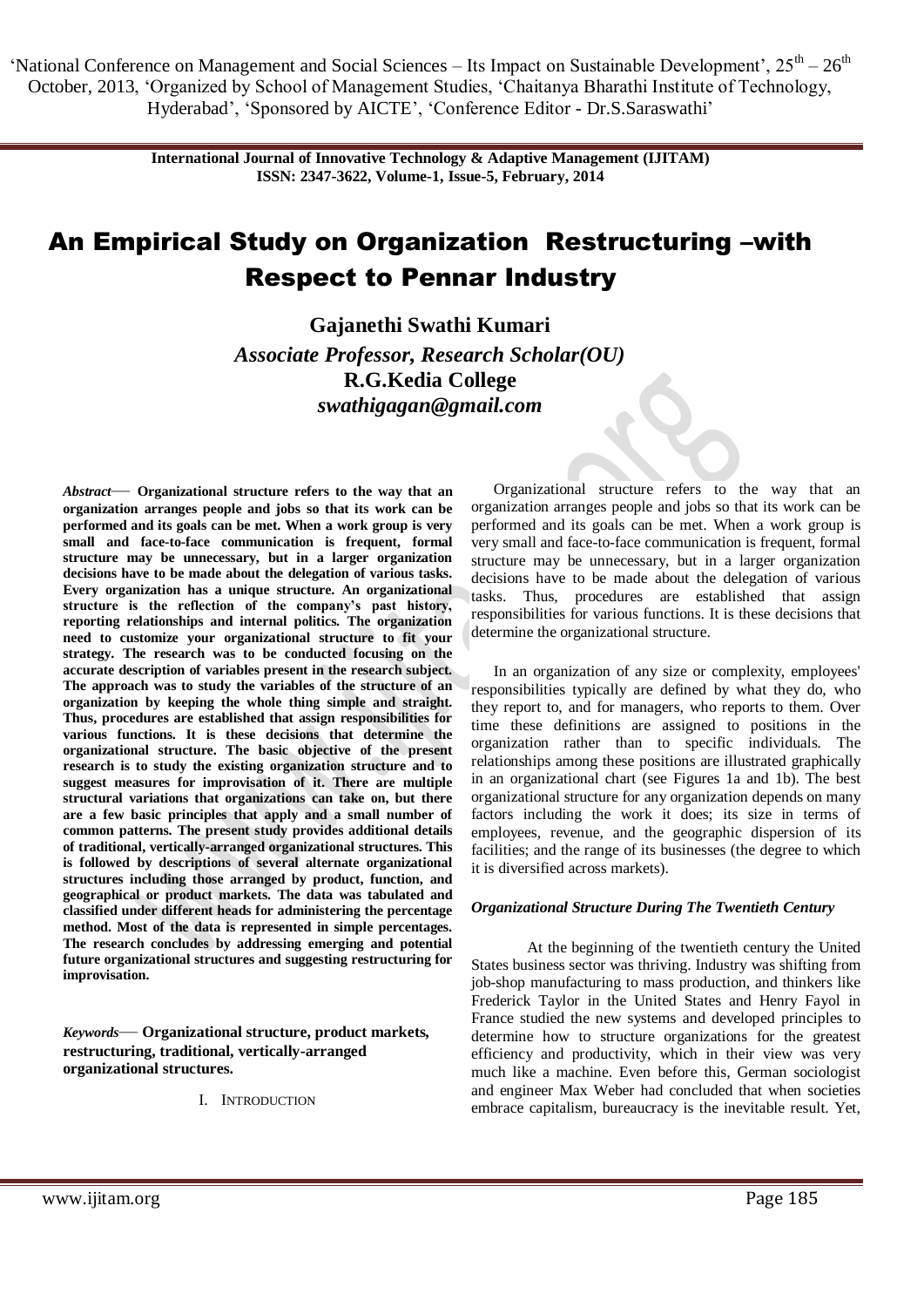#### **International Journal of Innovative Technology & Adaptive Management (IJITAM) ISSN: 2347-3622, Volume-1, Issue-5, February, 2014**

because his writings were not translated into English until 1949, Weber's work had little influence on American management practice until the middle of the twentieth century.Job specialization, a hierarchical reporting structure through a tightly-knit chain-of-command, and the subordination of individual interests to the superordinate goals of the organization combined to result in organizations arranged by functional departments with order and discipline maintained by rules, regulations, and standard operating procedures. This classical view, or bureaucratic structure, of organizations was the dominant pattern as small organizations grew increasingly larger during the economic boom that occurred from the 1900s until the Great Depression of the 1930s.

#### *Traditional Organizational Structure*

While the previous section explained the emergence of the traditional organizational structure, this section provides additional detail regarding how this affected the practice of management. The structure of every organization is unique in some respects, but all organizational structures develop or are consciously designed to enable the organization to accomplish its work. Typically, the structure of an organization evolves as the organization grows and changes over time.Researchers generally identify four basic decisions that managers have to make as they develop an organizational structure, although they may not be explicitly aware of these decisions. First, the organization's work must be divided into specific jobs. This is referred to as the division of labor. Second, unless the organization is very small, the jobs must be grouped in some way, which is called departmentalization. Third, the number of people and jobs that are to be grouped together must be decided. This is related to the number of people that are to be managed by one person, or the span of control—the number of employees reporting to a single manager. Fourth, the way decision-making authority is to be distributed must be determined.

#### *Emerging Trends in Organizational Structure*

Except for the matrix organization, all the structures described above focus on the vertical organization; that is, who reports to whom, who has responsibility and authority for what parts of the organization, and so on. Such vertical integration is sometimes necessary, but may be a hindrance in rapidly changing environments. A detailed organizational chart of a large corporation structured on the traditional model would show many layers of managers; decision making flows

vertically up and down the layers, but mostly downward. In general terms, this is an issue of interdependence.

In any organization, the different people and functions do not operate completely independently. To a greater or lesser degree, all parts of the organization need each other. Important developments in organizational design in the last few decades of the twentieth century and the early part of the twenty-first century have been attempts to understand the nature of interdependence and improve the functioning of organizations in respect to this factor. One approach is to flatten the organization, to develop the horizontal connections and de-emphasize vertical reporting relationships. At times, this involves simply eliminating layers of middle management. For example, some Japanese companies—even very large manufacturing firms—have only four levels of management: top management, plant management, department management, and section management. Some U.S. companies also have drastically reduced the number of managers as part of a downsizing strategy; not just to reduce salary expense, but also to streamline the organization in order to improve communication and decision making.

#### **Pennar Industries**

Pennar began its industrial journey in 1988 by setting up a Cold Rolled Steel complex on a 25 – acre site near Hyderabad with a capacity of 30,000 tpa. In a very first year of operation, Pennar achieved cash profit and followed it up with profits and dividends in the second year. Buoyed by continuous growth in turnover and profitability year on year , pennar expanded its capacity 50,000 metric tones.With liberalization opening up more opportunities, **Pennar increased its capacity to 142,000tpa by acquiring Nagarjuna Steels Limited,** with its manufacturing unit at Patancheru. This also provided a diversified product mix that included cold rolled steel, cold formed profiles and pressed components. Pennar Industries limited team is headed by Mr. A. Krishna Rao, Chairman who has rich experience in the Industry.

## **Organization Structure At Pennar**

Pennar industries limited being a multi-product, multi-location and multi-unit company, has a large number of manufacturing processes and widely varying customer profile and customer base. The company has gone through very difficult period during 1999 to 2002. But made a remarkable turnaround in later years. Not only much of its market share was recaptured, the company has introduced many value added products and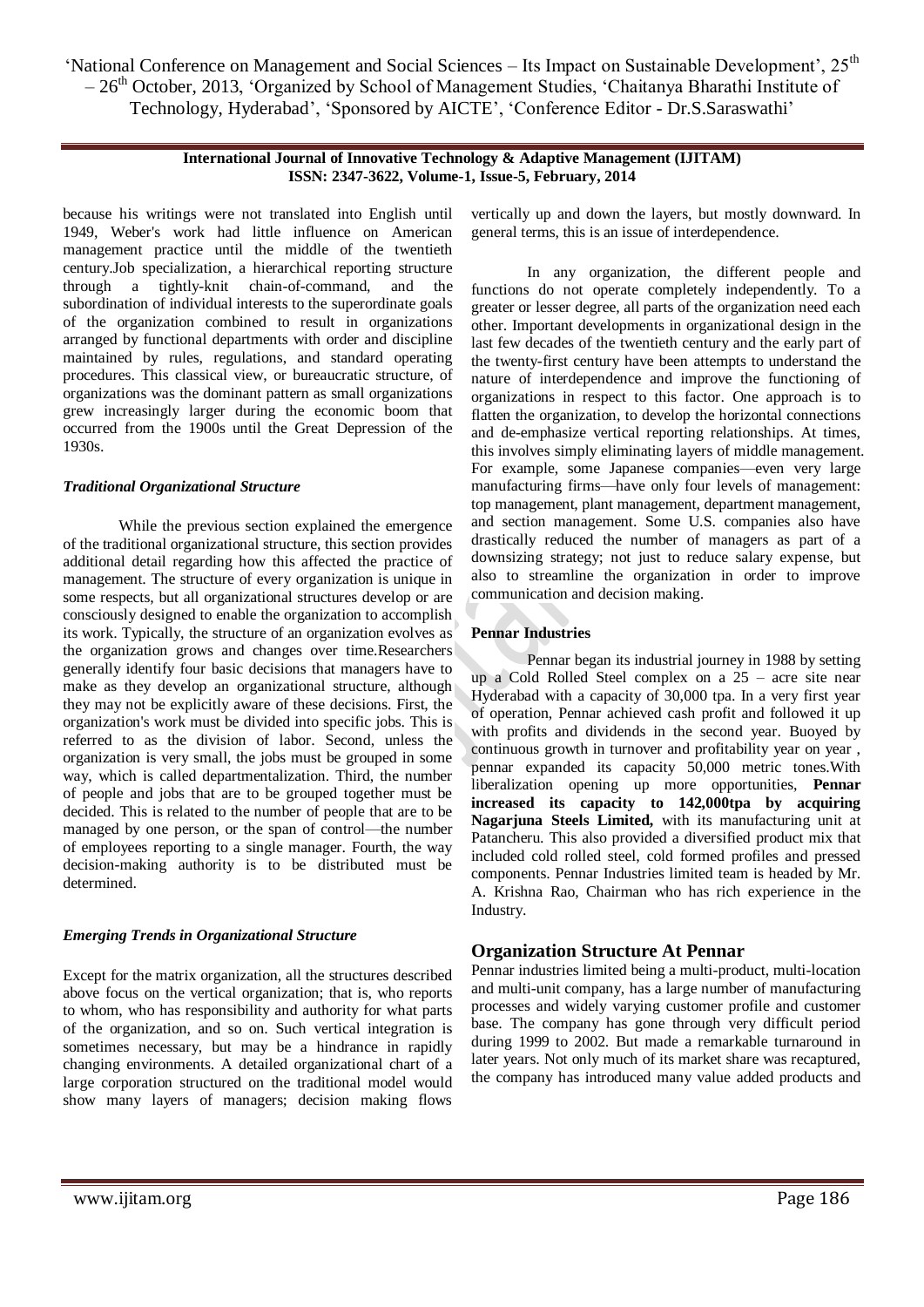#### **International Journal of Innovative Technology & Adaptive Management (IJITAM) ISSN: 2347-3622, Volume-1, Issue-5, February, 2014**

added new manufacturing facilities and a new unit has been established at Chennai.

TABLE 1 DESIGNING ORGANIZATION STRUCTURE:



## *Evaluation of Organization Structure*

Basing on the feedback mechanism the structure is evaluated after the re-structuring process is over. This shows effectiveness of the organization after the re-structuring process of achieving the goals in terms of improved  $\&$  quality production, customer satisfaction, increase in sales volume and which further helps in expansion and diversification.

# **DATA ANALYSIS**

# **1. Satisfaction with the present organization structure**

| u<br><br>r. |  |
|-------------|--|
|             |  |

| <b>Responses</b> | Number of<br>respondents | Percentage of<br>respondents |  |  |  |
|------------------|--------------------------|------------------------------|--|--|--|
| Yes              |                          | 1%                           |  |  |  |
|                  |                          |                              |  |  |  |



# **2. Restructuring for better functioning of organization**

| ш<br>۹ |  |
|--------|--|
|--------|--|

| <b>Responses</b>  | Number of<br>respondents | Percentage of<br>respondents |
|-------------------|--------------------------|------------------------------|
| Strongly agree    | 14                       | 23%                          |
| Agree             | 38                       | 63%                          |
| Don't know        |                          | 14%                          |
| Disagree          |                          | 0%                           |
| Strongly disagree |                          | በ%                           |



Fig.2

**3. Factors acting as hindrance in organization's functioning**

#### **TABLE 3**

| <b>Responses</b>                       | of<br><b>Number</b><br>respondents | of<br><b>Percentage</b><br>respondents |
|----------------------------------------|------------------------------------|----------------------------------------|
| Employees                              |                                    | 7%                                     |
| Management                             |                                    | 7%                                     |
| Company's<br>policy                    | $\overline{c}$                     | 3%                                     |
| Technology                             | $\mathfrak{D}$                     | 3%                                     |
| Govt. rules<br>$\alpha$<br>regulations | 4                                  | 7%                                     |
| All                                    | 42                                 | 70%                                    |
| Others                                 | 2                                  | 3%                                     |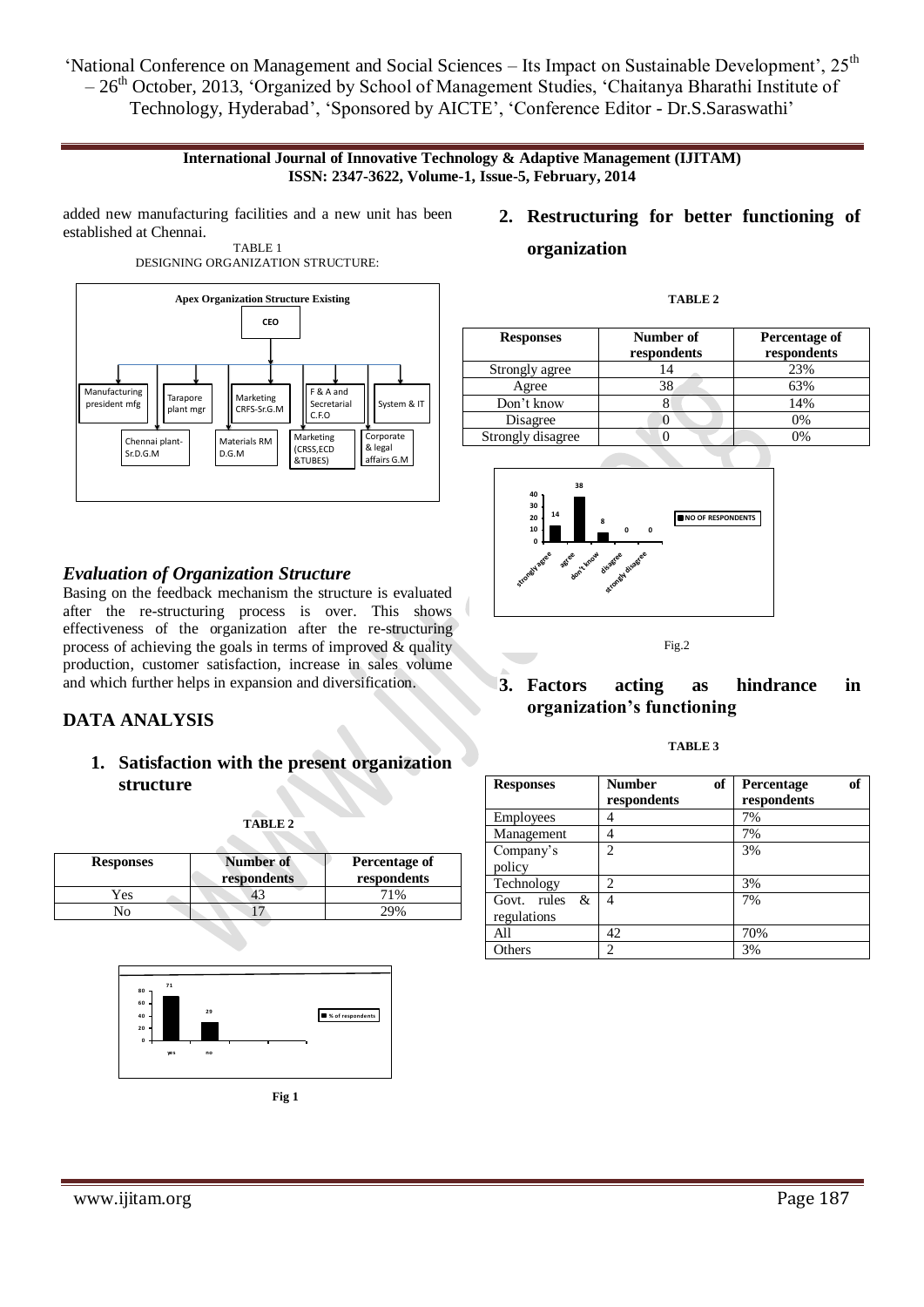





**Fig 5**

**6. Existence of job analysis in organization**

TABLE 7

 $\overline{\phantom{0}}$ 

Л

# **4. Communication in organization**

**Fig 3**

|                  | TABLE 5                  |                                     | <b>Responses</b>                        | <b>Number</b><br>of<br>respondents | Percentage of<br>respondents |
|------------------|--------------------------|-------------------------------------|-----------------------------------------|------------------------------------|------------------------------|
| <b>Responses</b> | Number of<br>respondents | <b>Percentage of</b><br>respondents | Strongly agree<br>Agree                 | IJ<br>35                           | 25%<br>58%                   |
| Yes              | 48                       | 80%                                 | Don't know<br>Disamee'                  |                                    | 10%<br>70/                   |
| No               | 12                       | 20%                                 | $P_{\text{total}}$<br>Strongly disagree |                                    | 770<br>0%                    |







| <b>Responses</b> | Number of   | Percentage of |
|------------------|-------------|---------------|
|                  | respondents | respondents   |
| 7es              |             | 83%           |
|                  |             | 7%            |



Fig.6

# **7. Critical success factors of an organization or department**

TABLE 8

| <b>Respondents</b>                    | <b>Number</b><br>of<br>respondents | of<br><b>Percentage</b><br>respondents |
|---------------------------------------|------------------------------------|----------------------------------------|
| Commitment<br>towards<br>organization |                                    | 8%                                     |
| Team work                             |                                    |                                        |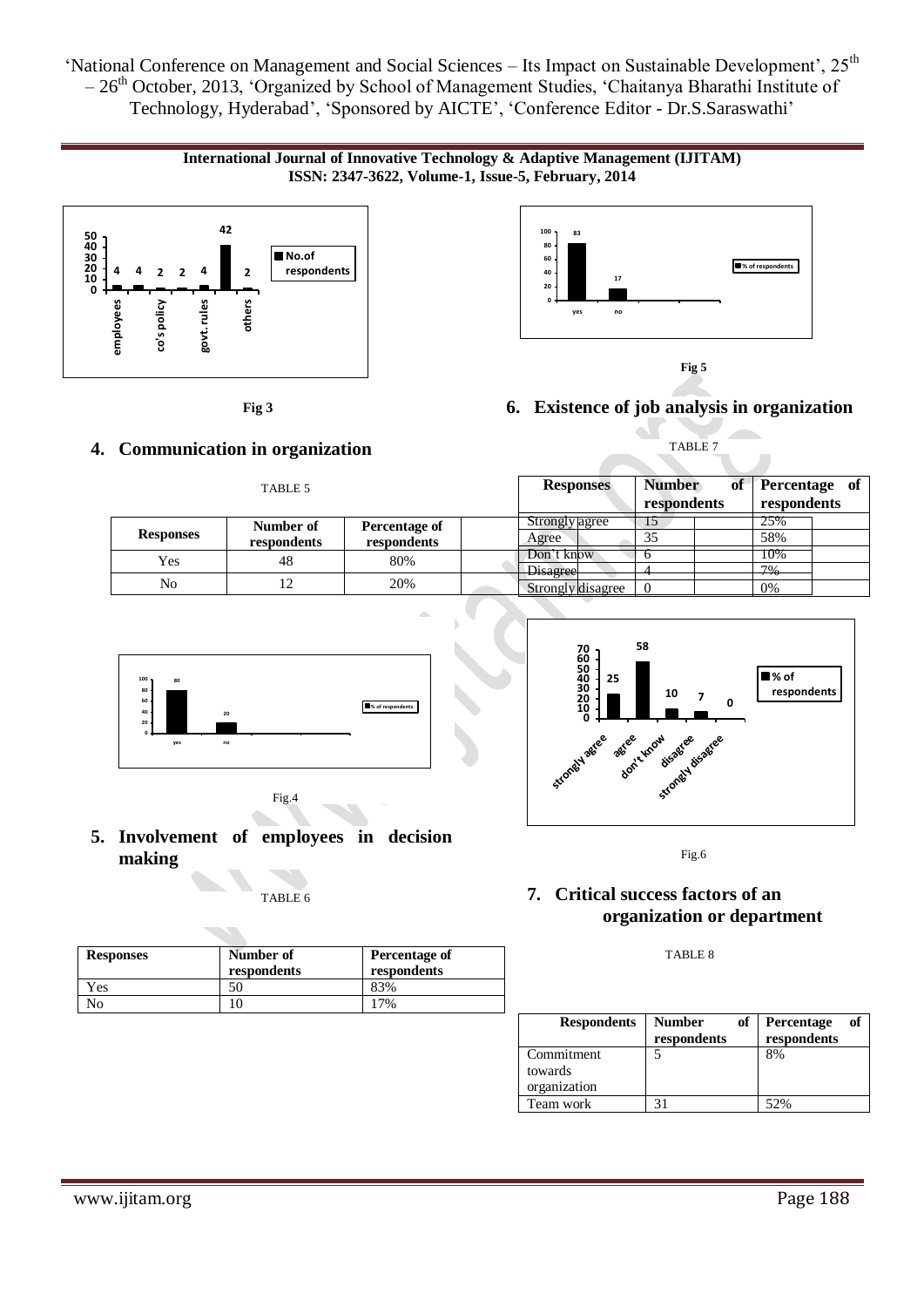#### **International Journal of Innovative Technology & Adaptive Management (IJITAM) ISSN: 2347-3622, Volume-1, Issue-5, February, 2014**

| Organization<br>culture |    | 15% |
|-------------------------|----|-----|
| Proper<br>coordination  | 15 | 25% |
|                         |    |     |



Fig.7

## **8. Clarity of job role in your department**

TABLE 9

| <b>Responses</b> | Number of<br>respondents | <b>Percentage of</b><br>respondents |  |
|------------------|--------------------------|-------------------------------------|--|
| Yes              |                          | 63%                                 |  |
| No               |                          | 37%                                 |  |





9. **Provision of training programs after restructuring**

#### **TABLE 10**

| <b>Responses</b> | <b>Number</b><br>of<br>respondents | of<br>Percentage<br>respondents |
|------------------|------------------------------------|---------------------------------|
| Yes              | 14                                 | 73%                             |
| Ñо               | . O                                | 27%                             |



**8. Problem faced due to organization structure in your company**

**TABLE 11**

| <b>Responses</b> | of<br><b>Number</b><br>respondents | of<br>Percentage<br>respondents |
|------------------|------------------------------------|---------------------------------|
| Yes              | 48                                 | 80%                             |
| Nо               |                                    | 20%                             |

**Fig 10**



#### DISCUSSIONS

It is observed that for reasons not fully comprehendible, it appears that certain inadequacies have crept into organization structure. The most important of these are gathered during interactions and through questionnaire.

- Systematic goals performance approach and  $\bullet$ accountability amongst various divisions is absent in some of the functions. Particularly in Manufacturing Division, this aspect is more pronounced.
- Role clarity in various divisions is very low and job descriptions were not found in place.
- Head marketing can be created. The CRFS division is headed by Senior General Manager and the middle management staff are controlling CRSS, ECD and tube segment, while directly reporting to C.E.O.
- The functions of purchase raw materials (RM), purchase – other than raw materials (ORM),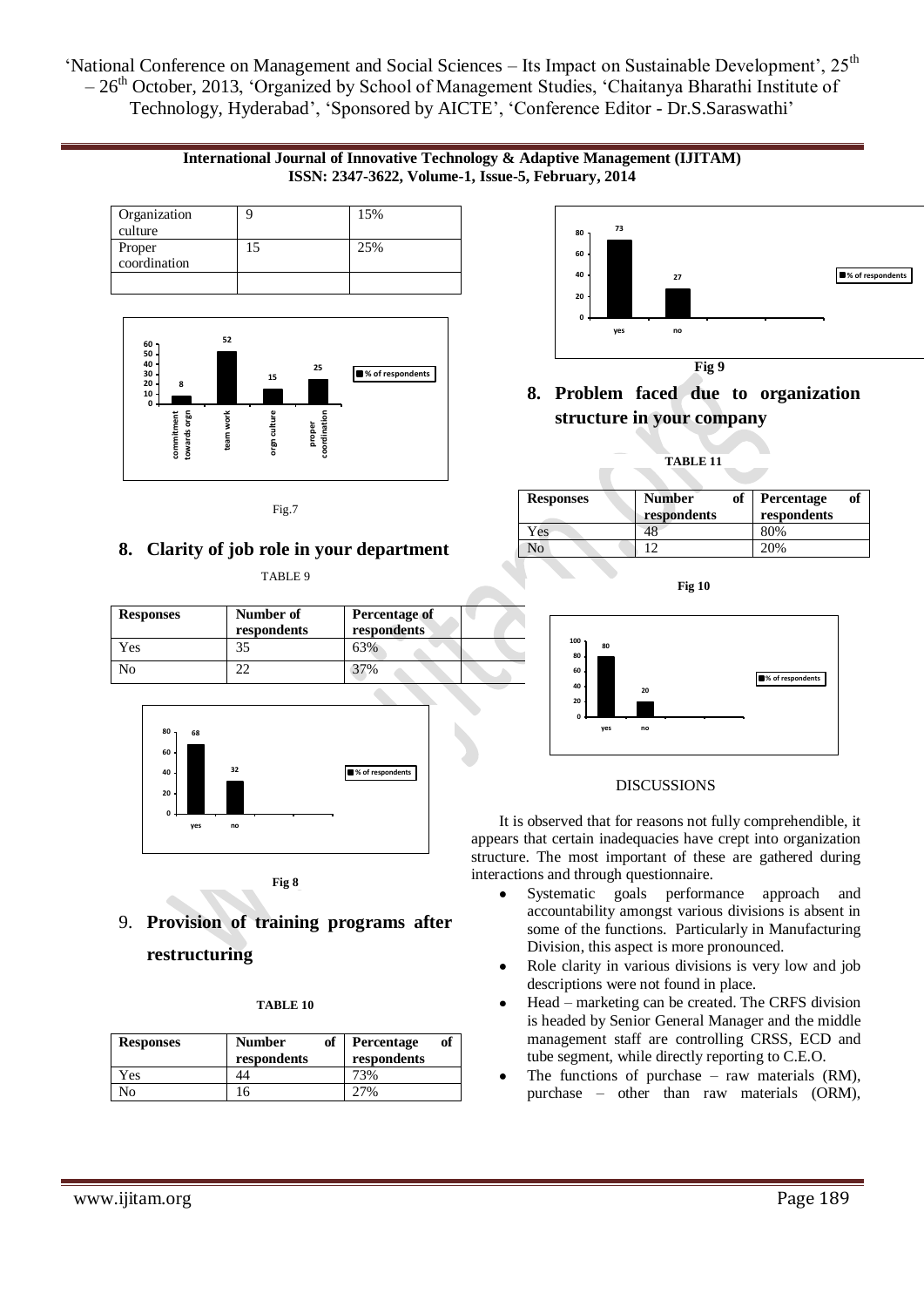#### **International Journal of Innovative Technology & Adaptive Management (IJITAM) ISSN: 2347-3622, Volume-1, Issue-5, February, 2014**

production planning and control (PPC), logistics and stores are working as independent departments instead of as cohesive function.

- The finance function is partly centralized and to some extent not properly defined.
- The HR section has less focus on core HR areas.
- The personnel department has more focus on non core HR areas such as office timings, statutory compliances, security etc.
- Employees' details such as current designation and department are not updated on a regular basis.
- There is no independent quality assurance department.
- There appears to be less control on the maintenance supervisors and technicians by the heads of mechanical and electrical maintenance which may result in improper scheduling of plant maintenance and spare management.
- There is partial identification of skills, competencies and training needs of employees as an important HR activity.

#### RECOMMENDATIONS

- Identification of units comprising those products having a common market base and competitors and developing them into strategic business units by integrating all the functions with corporate objectives.
- The organization needs do complete job analysis and communicate clearly to its employees.
- The position of head marketing can be created reporting to CEO where sales function can be included in this department.
- Marketing intelligence can be centralized.
- The functions of purchase RM & ORM, PPC, logistics and stores can be brought under one single department as supply chain management.
- Centralization of finance function may be done and number of qualified personnel may be increased.
- HR division may be reorganized which would focus on key /core HR areas.
- A centralized HRIS can be set up to facilitate easy decision making across various function of the organization.
- Enhancing the role of quality assurance by creating it as an independent function would improve the quality of the product leading to

customer satisfaction and preventing defects in product.

- The maintenance function may be divided into day to day maintenance and other as centralized maintenance of plant and scheduled maintenance and spares planning management.
- The maintenance personnel day to day maintenance may administratively report to the production heads as well functional reporting to the head – maintenance.
- General competency levels need to be enhanced in terms of knowledge and management skills by developing the existing personnel and inducting qualified and competent personnel for different positions.
- It was found that interfaces between various functions like marketing, manufacturing, materials, etc. have not been clearly defined, resulting in overlapping of some functions whereas some processes left totally unattended.
- Therefore, it is recommended that besides clarifying the roles and responsibilities of all key positions in the Company, the function-wise role and areas of responsibilities may be defined in clear terms, communicated among all, and more importantly, agreed to by the concerned functional heads.

#### **CONCLUSION**

In today's business environment every enterprise has to evolve aligning and integrating processes and technologies with business strategy to foster growth. Business innovation and transformation are at the core of this process. Industry consolidation—creating huge global corporations through joint ventures, mergers, alliances, and other kinds of inter organizational cooperative efforts—has become increasingly important in the twenty-first century. Among organizations of all sizes, concepts such as agile manufacturing, just-in-time inventory management, and ambidextrous organizations are impacting managers' thinking about their organizational structure. Indeed, few leaders were likely to blindly implement the traditional hierarchical structure common in the first half of the century. The first half of the twentieth century was dominated by the one-size-fits-all traditional structure. The early twenty-first century has been dominated by the thinking that changing organizational structures, while still a monumental managerial challenge, can be a necessary condition for competitive success.